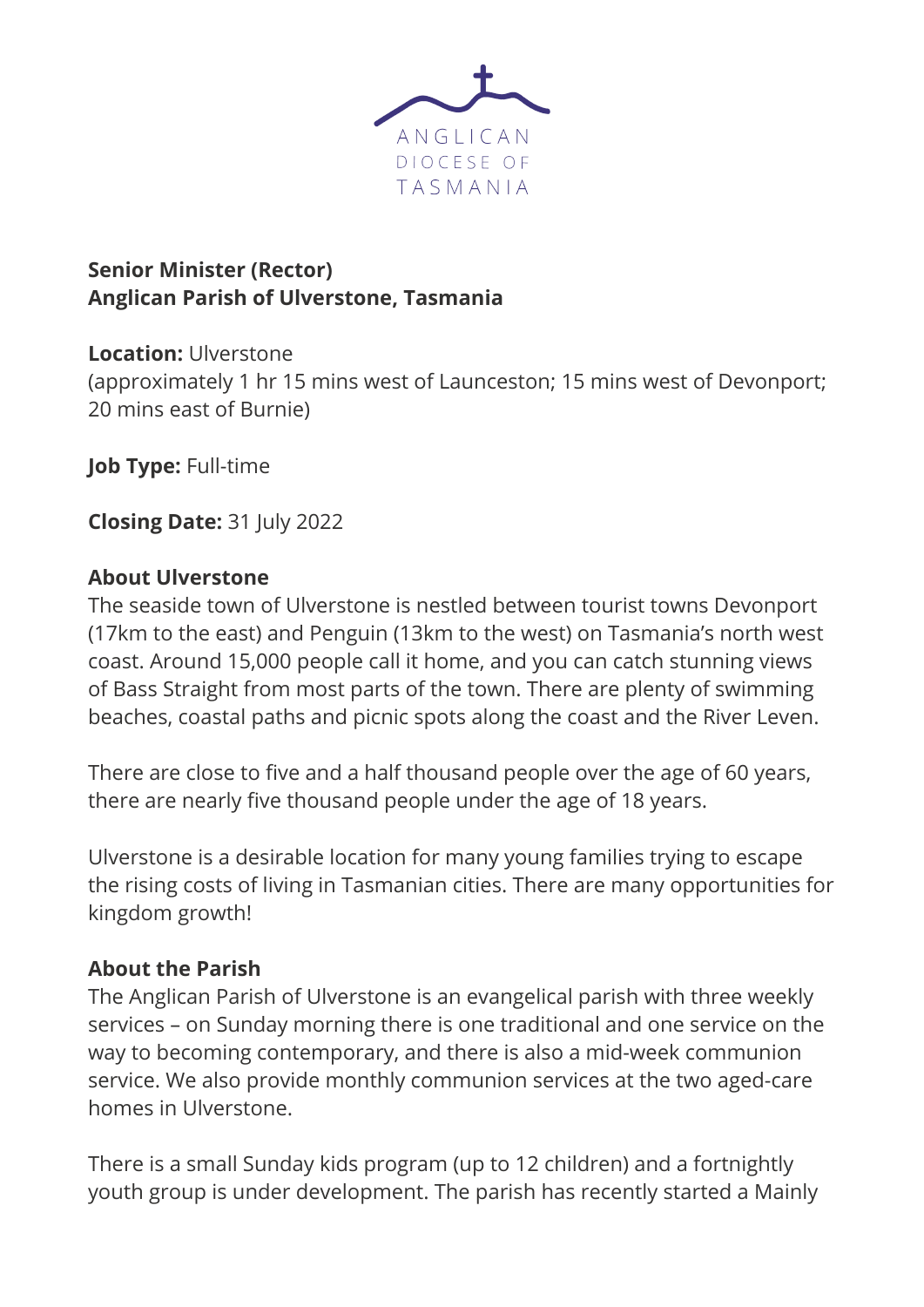Music program which is attracting parents and children from the wider community, and it has established a mentoring program in the local primary school. There are lots of opportunities for a new Rector to develop these programs further and support them to grow into thriving ministries.

The parish recently embarked on a consultation with City to City Australia to expand their reach into the community and we are looking for a Rector who would direct these plans.

To find out more about us, please [read our parish pro](https://aus01.safelinks.protection.outlook.com/?url=https%3A%2F%2Fanglicantas.org.au%2Fwp-content%2Fuploads%2F2021%2F11%2FUlverstone-Parish-Profile-November-2021.pdf&data=05%7C01%7Cads%40melbourneanglican.org.au%7C9b8a03341cec459f314208da53f4f5d2%7C477a69b79d924442a682189f12981683%7C0%7C0%7C637914608828453817%7CUnknown%7CTWFpbGZsb3d8eyJWIjoiMC4wLjAwMDAiLCJQIjoiV2luMzIiLCJBTiI6Ik1haWwiLCJXVCI6Mn0%3D%7C3000%7C%7C%7C&sdata=Mn3y2MM7LTc5oyRZFFG%2F1tTJ%2FcK8FJzS0gdiBwzR5V4%3D&reserved=0)file and visit our [website.](https://aus01.safelinks.protection.outlook.com/?url=https%3A%2F%2Fulverstoneanglican.weebly.com%2F&data=05%7C01%7Cads%40melbourneanglican.org.au%7C9b8a03341cec459f314208da53f4f5d2%7C477a69b79d924442a682189f12981683%7C0%7C0%7C637914608828453817%7CUnknown%7CTWFpbGZsb3d8eyJWIjoiMC4wLjAwMDAiLCJQIjoiV2luMzIiLCJBTiI6Ik1haWwiLCJXVCI6Mn0%3D%7C3000%7C%7C%7C&sdata=zY8Gw1GD15ELfFHSqXY1MtxJorqXh2Z9w22GgfOPn20%3D&reserved=0)

See this ad [on our website](https://aus01.safelinks.protection.outlook.com/?url=https%3A%2F%2Fanglicantas.org.au%2Frector-parish-of-ulverstone%2F&data=05%7C01%7Cads%40melbourneanglican.org.au%7C9b8a03341cec459f314208da53f4f5d2%7C477a69b79d924442a682189f12981683%7C0%7C0%7C637914608828453817%7CUnknown%7CTWFpbGZsb3d8eyJWIjoiMC4wLjAwMDAiLCJQIjoiV2luMzIiLCJBTiI6Ik1haWwiLCJXVCI6Mn0%3D%7C3000%7C%7C%7C&sdata=jkAowVM3xRL3itVLOTTcjoKWwl3WfNsQOVdXdKAlM5g%3D&reserved=0).

### **About You**

You have a vision for reaching a small town with the good news of Jesus Christ. We would like to employ someone who can come alongside us to creatively and energetically lead and encourage us in making disciples of Jesus in Ulverstone.

### **Essential Criteria:**

- 3 or 4 year degree from a theological college
- Ordained in the Anglican Church (or willing to be)
- Able to preach and teach from the Bible
- Able to lead people in making disciples of Jesus
- Experience leading volunteers in a church context
- Self-motivated
- Team player
- Able to work with technology (PowerPoint)

### **Desirable:**

- Experience leading a small staff team (there is a full-time assistant minister with a focus on children and families ministry)
- Experience starting or revitalising ministries

# **About the Diocese**

Bishop Richard Condie, the current Bishop, wants **[making disciples of Jesus](https://aus01.safelinks.protection.outlook.com/ap/b-59584e83/?url=https%3A%2F%2Fanglicantas.sharepoint.com%2F%3Ab%3A%2Fs%2FStaff%2FEZ0NfkySOpxPpwxoyBfKFPQB0FhmABFMxvlC7dnD6rcKow%3Fe%3DZHJuhD&data=05%7C01%7Cads%40melbourneanglican.org.au%7C9b8a03341cec459f314208da53f4f5d2%7C477a69b79d924442a682189f12981683%7C0%7C0%7C637914608828453817%7CUnknown%7CTWFpbGZsb3d8eyJWIjoiMC4wLjAwMDAiLCJQIjoiV2luMzIiLCJBTiI6Ik1haWwiLCJXVCI6Mn0%3D%7C3000%7C%7C%7C&sdata=uPalAJvWX%2FqOwTN6LK448lereKL5dkCu2yncdOM7kkk%3D&reserved=0)** to be at the core of everything we do. He also highly values training and support for church leaders – this includes each ministry leader in the Diocese having a Professional Supervisor, being in a cohort with others at the same life/